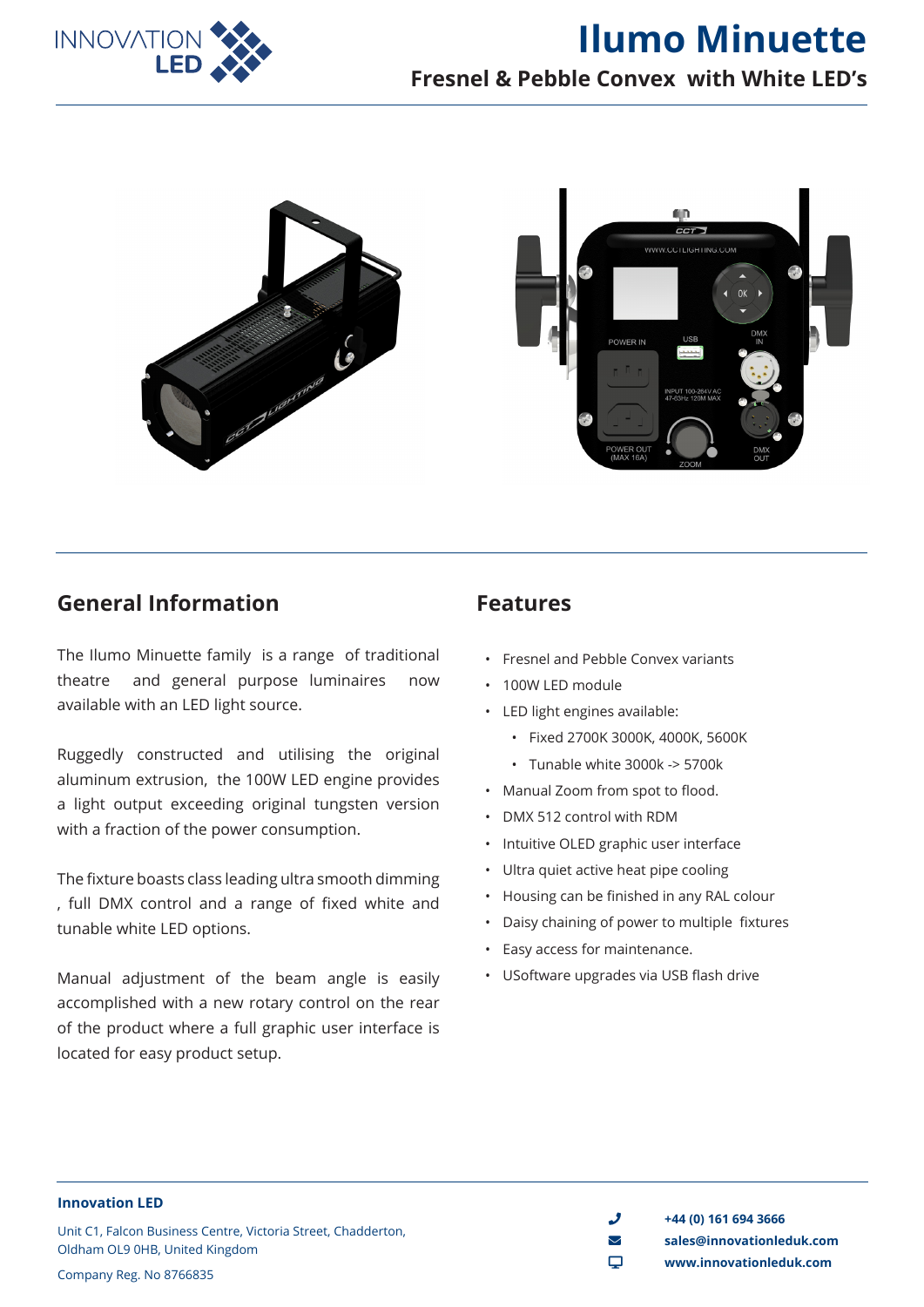

# **Ilumo Minuette Fresnel & Pebble Convex with White LED's**

# **Specifications**

#### **Illumination Source**

| <b>LED Details</b> | Custom COB utilising Nichia LED die. |
|--------------------|--------------------------------------|
| <b>L70 Rating</b>  | 50,000 hours                         |

#### **Colour**

| <b>Colours available</b>                 | 2700K, 3200K, 5600K (Fixed white)<br>3200K->5600K (Tuneable white)<br>Custom                           |  |
|------------------------------------------|--------------------------------------------------------------------------------------------------------|--|
| Colour<br>temperature range              | 2700K to 5600K (Tuneable white)                                                                        |  |
| <b>Calibration</b>                       | N/A                                                                                                    |  |
| <b>Special Colour</b><br><b>Features</b> | N/A                                                                                                    |  |
| <b>Optical</b>                           |                                                                                                        |  |
| Beam angle range                         | Fresnel: Continuous zoom 18-65 degree<br>Pebble Convex: Continuous zoom 10-59<br>degree                |  |
| <b>Beam angle control</b>                | Manual via rear mounted knob                                                                           |  |
| <b>Aperture Size</b>                     | 102mm                                                                                                  |  |
| Gobo gate size                           | N/A                                                                                                    |  |
| <b>LED Flicker control</b>               | PWM Frequency adjustable via user<br>interface                                                         |  |
| <b>Dimming</b>                           | 16 bit high frequency PWM with<br>tungsten emulation.<br>Linear, Square and S-Curve dimming<br>curves. |  |
| <b>Notes</b>                             | Compatible with all CCT Minuette<br>accessories                                                        |  |
| Control                                  |                                                                                                        |  |
| <b>Input Method</b>                      | DMX-512 via 5-pin XLR connectors                                                                       |  |
| <b>Protocols</b>                         | DMX, Manual via user interface                                                                         |  |
| <b>Modes (Channel</b>                    | 8 and 16 bit intensity control + strobe                                                                |  |
| Footprints)                              | effect                                                                                                 |  |
| <b>RDM</b> control                       | Yes                                                                                                    |  |
|                                          |                                                                                                        |  |

| <b>User Interface Type</b>       | Full colour graphic OLED with 5 button<br>navigation              |  |
|----------------------------------|-------------------------------------------------------------------|--|
| <b>Onboard presets</b>           | <b>No</b>                                                         |  |
| Onboard                          | No                                                                |  |
| sequences                        |                                                                   |  |
| <b>Onboard effects</b>           | Strobe control via DMX channel                                    |  |
| <b>Notes</b>                     | Software updates via USB flash drive.                             |  |
|                                  | Diagnostic mode for easy technician<br>checks.                    |  |
| <b>Electrical</b>                |                                                                   |  |
| Power<br>Requirement             | Mains voltage                                                     |  |
| Input method                     | IEC in / thru                                                     |  |
| <b>Voltage Range</b>             | 90-264 VAC 47-63Hz                                                |  |
| <b>Inrush</b>                    | 60A max at 230 VAC                                                |  |
| Wattage                          | 110W max                                                          |  |
| <b>Current Draw</b>              | 0.47A at 230 VAC                                                  |  |
| <b>Thermal</b>                   |                                                                   |  |
| <b>Ambient Operating</b><br>Temp | 0 to 40 degrees C ambient                                         |  |
| <b>Cooling method</b>            | Heatpipes with ultra-quite<br>thermostatically controlled fan.    |  |
| <b>Physical</b>                  |                                                                   |  |
| <b>Materials</b>                 | Powder coated aluminium extrusion                                 |  |
| <b>Colour options</b>            | Black, White, Custom                                              |  |
| <b>Mounting Options</b>          | Yoke with 13mm hole                                               |  |
| <b>IP Rating</b>                 | $IP-20$                                                           |  |
| Weight                           | 4Kg                                                               |  |
| <b>Included</b>                  | N/A                                                               |  |
| accessories                      |                                                                   |  |
| <b>Notes</b>                     | Easy access sliding panel on top of<br>fixture for lens cleaning. |  |
|                                  | Rear mounted handle for product<br>focussing.                     |  |
| General                          |                                                                   |  |
| <b>Approvals</b>                 | CE                                                                |  |
| <b>Shipping method</b>           | Carton                                                            |  |

#### **Innovation LED**

Unit C1, Falcon Business Centre, Victoria Street, Chadderton, Oldham OL9 0HB, United Kingdom

 $\frac{1}{2}$  +44 (0) 161 694 3666 envelope **sales@innovationleduk.com**

desktop **www.innovationleduk.com**

Company Reg. No 8766835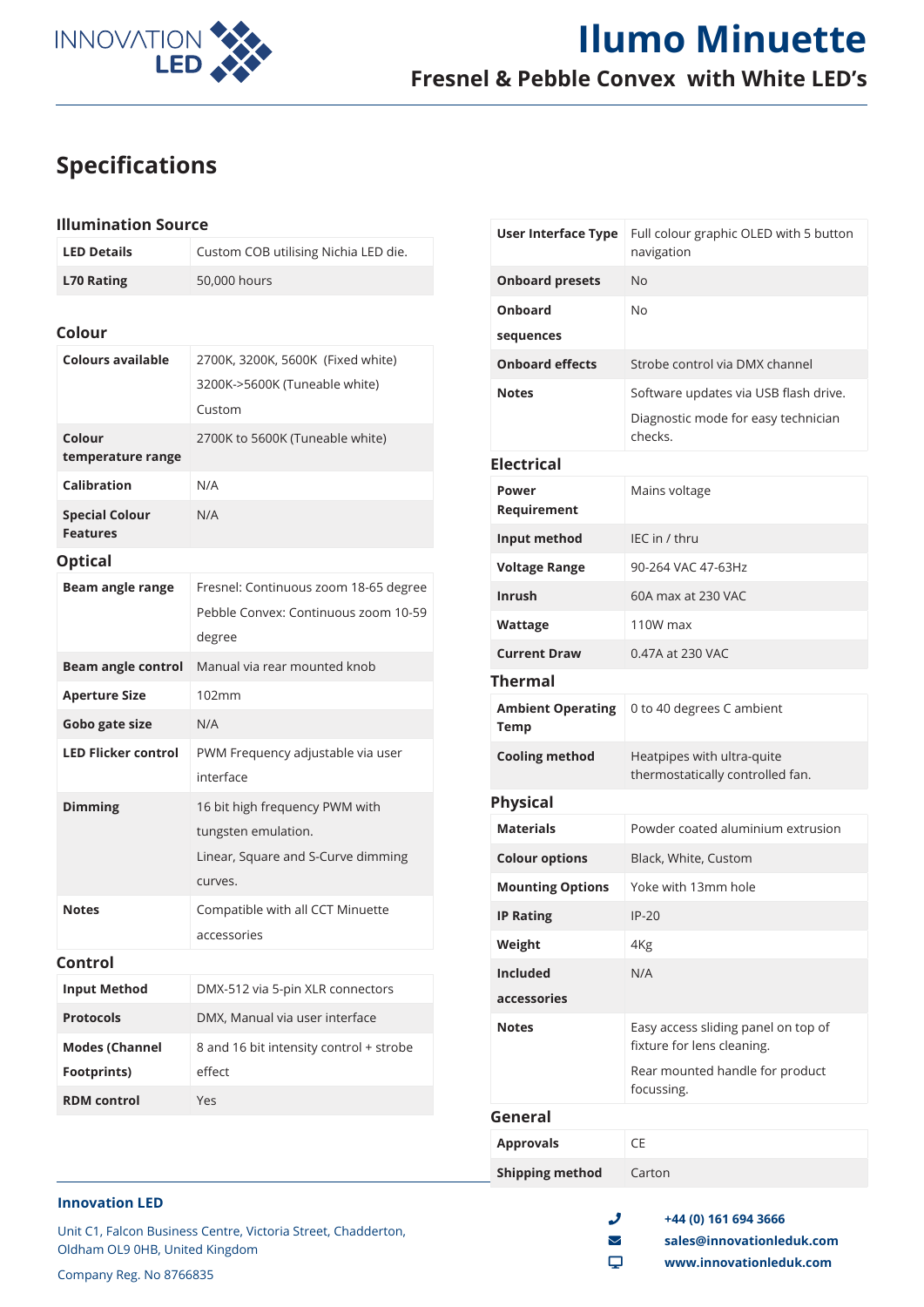

# **Ilumo Minuette Fresnel & Pebble Convex with White LED's**

# **Physical Dimensions**



#### **Innovation LED**

Unit C1, Falcon Business Centre, Victoria Street, Chadderton, Oldham OL9 0HB, United Kingdom

Company Reg. No 8766835

- $\bigcup$  +44 (0) 161 694 3666
- envelope **sales@innovationleduk.com**
- desktop **www.innovationleduk.com**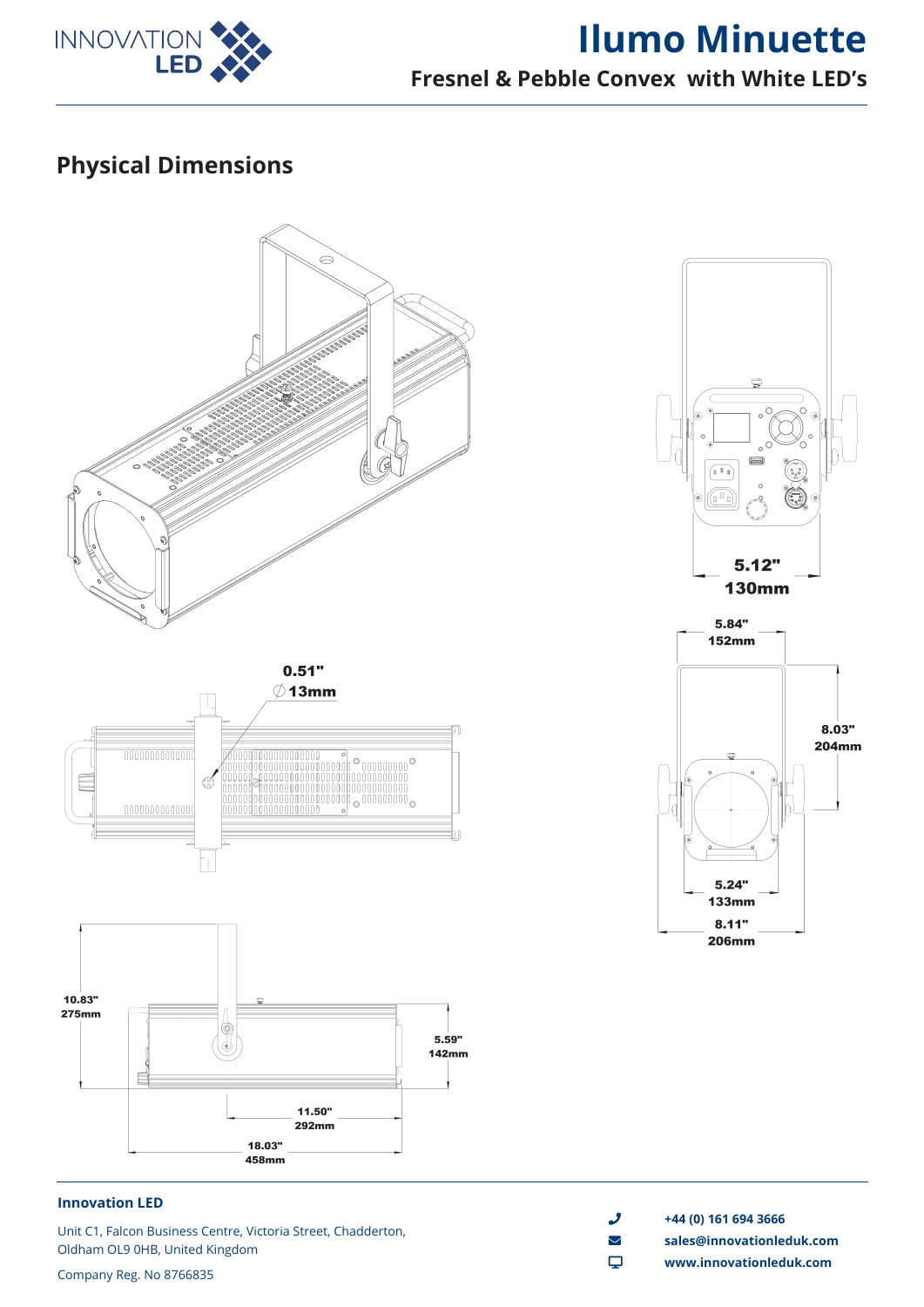

## **Photometrics**

Please contact the factory, sales@innovationleduk.com or +44 (0) 161 694 3666.

### **Colour Gamut**

Please contact the factory, sales@innovationleduk.com or +44 (0) 161 694 3666.

#### **Innovation LED**

Unit C1, Falcon Business Centre, Victoria Street, Chadderton, Oldham OL9 0HB, United Kingdom

 $\frac{1}{2}$  +44 (0) 161 694 3666

- envelope **sales@innovationleduk.com**
- desktop **www.innovationleduk.com**